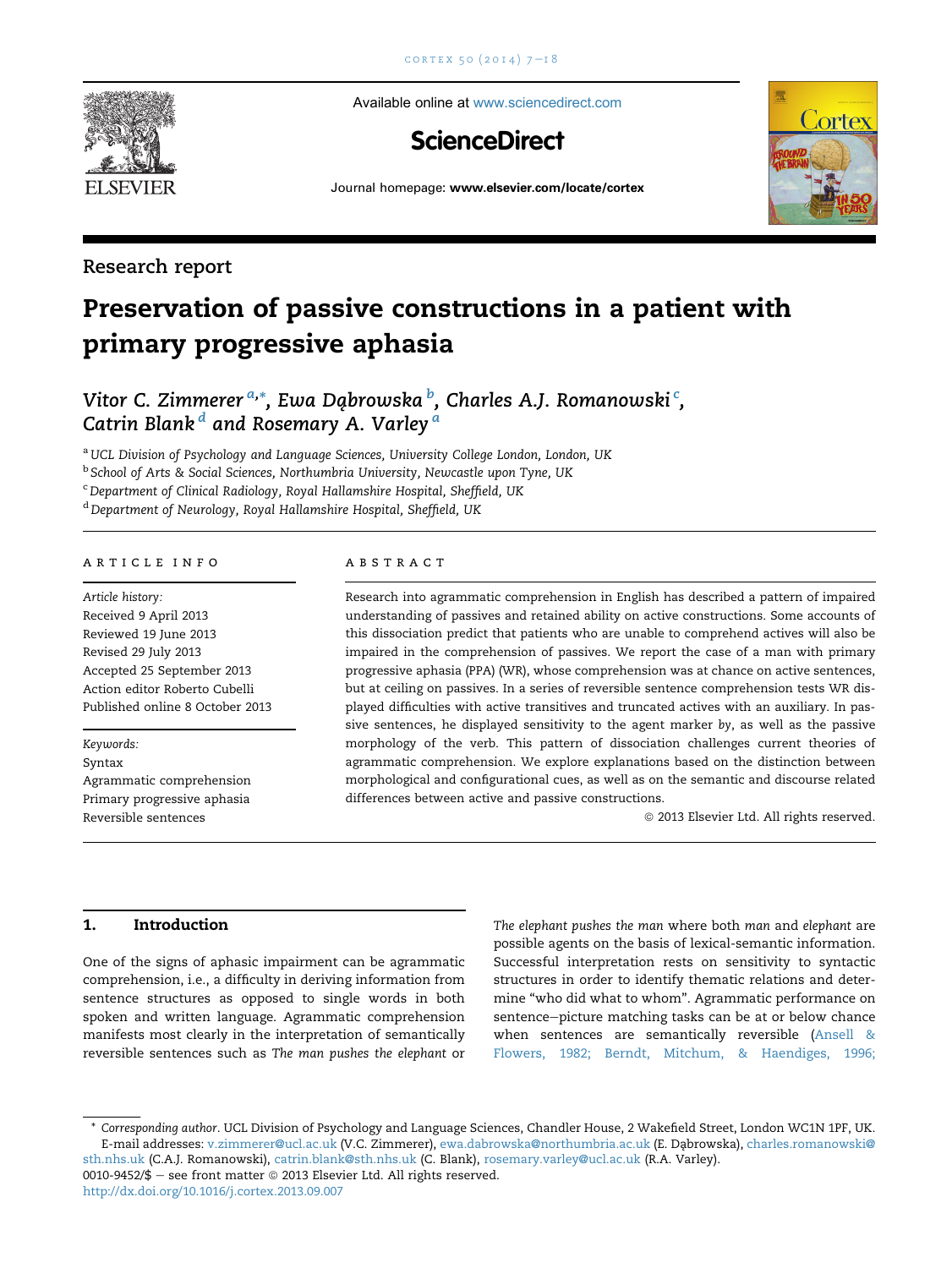Caramazza & Zurif, 1976; Schwartz, Saffran, & Marin, 1980). Syntactic comprehension impairment can be present in people with different neurological profiles, including patients with vascular aphasia and those with primary progressive aphasia (PPA) due to fronto-temporal degeneration (Gorno-Tempini et al., 2011; Hanne, Sekerina, Vasishth, Burchert, & De Bleser, 2011; Martin, 2006; Thompson et al., 2013; Wilson, Galantucci, Tartaglia, & Gorno-Tempini, 2012).

Investigations of syntactically impaired comprehension explore processing of different sentence types. The dominant profile that is reported is of less difficulty with transitive active constructions (The man pushes the elephant) than with passive constructions (The elephant is pushed by the man). This profile is strongly associated with cases of "agrammatism", characterized by non-fluent, agrammatic production and comprehension resulting from damage to the left inferior frontal gyrus, and Broca's area in particular. It has been proposed that processing of passives (and other non-canonical sentences) demands additional cognitive resources, and that people with agrammatic comprehension either lack these resources or have difficulties using them (e.g., Menn, 2000). A range of models has been proposed to describe the cognitive underpinnings of agrammatic comprehension, and to account for this "typical profile".

First accounts suggested a loss of sensitivity to syntactic information and subsequent dependence on lexical and heuristic strategies in guiding interpretation (Caramazza & Zurif, 1976). The first psycholinguistic investigations of agrammatism were published at a time when generativist theories were becoming the dominant conceptualization of syntactic processing, and generativist models of agrammatism quickly emerged. The Trace-Deletion-Hypothesis (TDH) in particular has been prominent (Grodzinsky, 1984, 1995, 2000) and is based on the hypothesis that passives result from a transformational movement rule which changes the canonical constituent order. In English, where the canonical word order is agent-verb-patient, the patient NP moves from its canonical postverbal position at the level of "deep" or underlying structure to the preverbal position in surface structure. It leaves behind a trace which is needed for interpretation (The elephant<sub>i</sub> was pushed  $t_i$  by the man). According to the TDH, the agrammatic comprehension observed in typical Broca's aphasia can be the result of the trace being deleted, making the interpretation of English passives (and also object relatives and object clefts) difficult. The Double-Dependency Hypothesis (Beretta & Campbell, 2001; Mauner, Fromkin, & Cornell, 1993) similarly relies on the processing of traces. In more recent generativist theories traces appear in active constructions as well, which makes it harder for solely trace-based approaches to explain the dissociation in the typical profile (Grodzinsky, 2000). More recent accounts of agrammatic comprehension focus on deviation from canonical order and put less emphasis on traces (Bastiaanse & Edwards, 2004; Bastiaanse & van Zonneveld, 2006; Drai & Grodzinsky, 2006).

Other explanations for syntactic comprehension impairments concern working memory capacity (Just & Carpenter, 1992). Compared to actives, passive constructions require the additional morphology of the passive auxiliary, the past participle inflection on the verb (-ed/-en), and, in the full passive, the agentive marker by. One proposal is that impairment in verbal or syntactic memory systems, resulting in slowed activation, manipulation or retention of information (Caplan & Waters, 1999; Haarmann, Just, & Carpenter, 1997; Haarmann & Kolk, 1991; Swinney & Zurif, 1995), might affect the processing of passives more than actives. There are other reasons why passives may pose higher cognitive demands than actives and even healthy adults process them more slowly and less accurately (Baddeley, 1968; Ferreira, 2003; Street & Dabrowska, 2010, 2013). Actives are acquired earlier by children (Baldie, 1976; Brooks & Tomasello, 1999; Horgan, 1978; Maratsos, Fox, Becker, & Chalkley, 1985; Maratsos, Kuczaj, Fox, & Chalkley, 1979; de Villiers & de Villiers, 1985). They are also considerably more frequent in language use: only 3% of all spoken and 9.23% of all written verb phrases in the British National Corpus (BNC) are in the passive voice (Roland, Dick, & Elman, 2007). This may result in actives being more 'entrenched'. Lexical integration and bias has also been suggested to be a factor in the processing of passives (Menn, 2000; Street & Dąbrowska, 2013). Passives may be harder because most verbs appear more frequently in active constructions. Gahl et al. (2003) reported that while aphasic participants generally found passives harder to comprehend than actives, passives were less difficult when the main verb was more likely to appear in passive structures (e.g., injure) than when the verb had an active bias.

However, it has been argued that the "typical" profile of superior performance on actives over passives may misrepresent the population of people suffering from sentence comprehension impairments. Systematic investigation of individual patients reveals a wider range of comprehension profiles (Berndt & Caramazza, 1999; Berndt et al., 1996; Burchert, De Bleser, & Sonntag, 2003; Caramazza, Capasso, Capitani, & Miceli, 2005; Caramazza, Capitani, Rey, & Berndt, 2001; Kolk & van Grunsven, 1985; Luzzatti et al., 2001). For example, Caramazza et al. (2005) tested the comprehension of reversible sentences by 38 aphasic speakers of Italian with non-fluent agrammatic speech and lesions to Broca's area. Only 15% of the participants performed at chance on passives and above chance on actives. The majority showed equal performance on both sentence types. The dominance of a typical profile in the literature may be the result of overreliance on group averages, or even a selection bias favoring publication of cases that fit common models of agrammatism (Druks & Marshall, 1996).

We explore a particular profile of syntactic comprehension impairment: people with aphasia who perform well on comprehension of passives, but display chance performance on actives. Druks and Marshall (1995) describe the case of BM, a 68-year-old man with a left fronto-temporal lesion due to stroke. According to the Boston Diagnostic Aphasia Examination (Goodglass & Kaplan, 1972), his clinical profile was best described as that of Broca's aphasia, although his phrase length was better than the upper limit for Broca's aphasia. BM was tested on comprehension of spoken reversible sentences with different syntactic structures. He performed at chance on reversible active sentences (including declaratives, questions and existentials), but above chance on the corresponding passives. These observations present a challenge to theories which focus on the passive as transformed from canonical word order. It is difficult to explain how